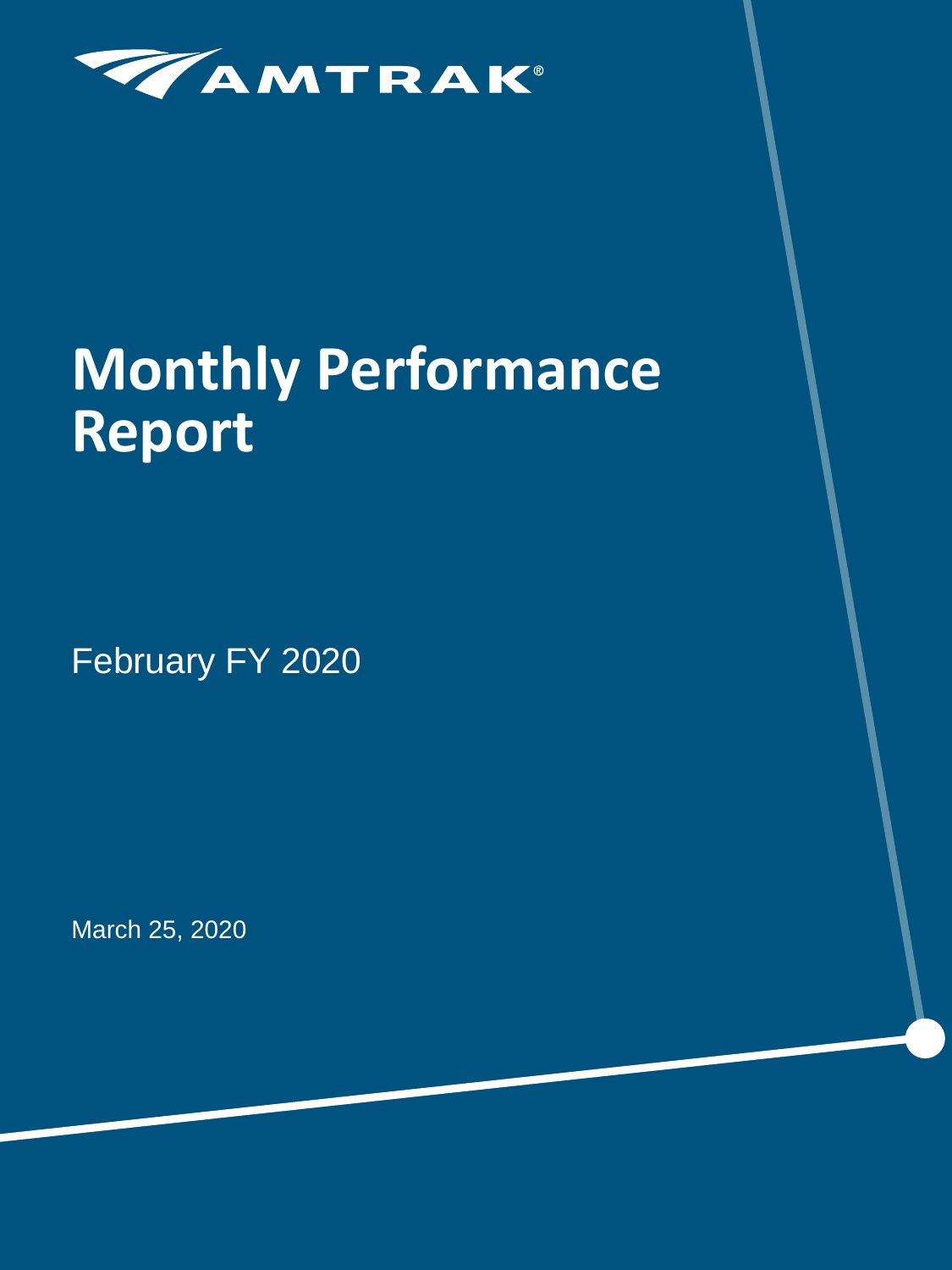### **Financial Summary**

**Operating:** Adjusted Operating Earnings of (**\$4.2M)** for YTD February FY 2020 are \$18.5M favorable to Plan and an increase of \$42.6M over the prior year. For Plan, there is favorability for both total revenue (primarily driven by adjusted ticket revenue) and total expenses (primarily driven by salary, wages, and benefits).

**Capital:** Core capital spend of **\$493.5M** for YTD February FY 2020 is \$180.9M underspent vs Plan and a decrease of \$1.3M compared to YTD February FY 2019. The underspend vs. Plan is primarily driven by Stations and Infrastructure delays and Fleet projects.



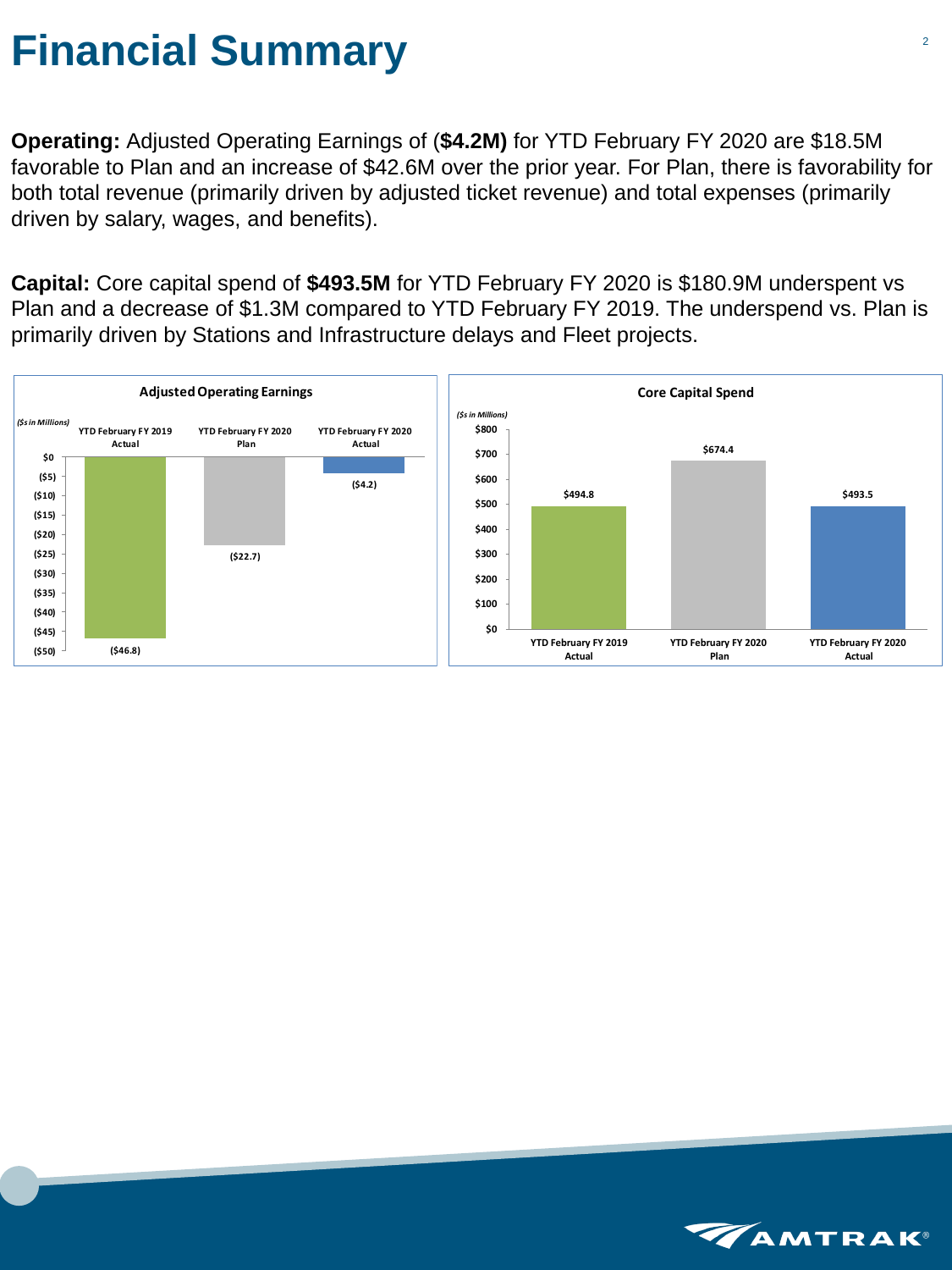## **Operating Results**

|                                           |                      |                        |                      | FY 2020 vs Prior Year  |                      |            |             | <b>FY 2020 vs Plan</b> |                        |                           |                 |    |                     |         |
|-------------------------------------------|----------------------|------------------------|----------------------|------------------------|----------------------|------------|-------------|------------------------|------------------------|---------------------------|-----------------|----|---------------------|---------|
|                                           |                      | <b>Actual</b>          | <b>Actual</b>        |                        |                      | Y/Y Growth |             |                        | Plan                   |                           | <b>Actual</b>   |    | Fav/(Unfav) vs Plan |         |
| (\$s in Millions)                         |                      | <b>YTD Feb FY 2019</b> |                      | <b>YTD Feb FY 2020</b> |                      | \$         | %           |                        | <b>YTD Feb FY 2020</b> |                           | YTD Feb FY 2020 |    | Ś                   | %       |
| Ticket Revenue (Adjusted)                 | \$                   | 901.9                  | \$                   | 949.7                  | \$                   | 47.8       | 5.3%        | \$                     | 940.3                  | \$                        | 949.7           | \$ | 9.3                 | 1.0%    |
| Food & Beverage                           |                      | 56.2                   |                      | 53.8                   |                      | (2.4)      | (4.3%)      |                        | 56.9                   |                           | 53.8            |    | (3.0)               | (5.3%)  |
| <b>State Supported Train Revenue</b>      |                      | 88.3                   |                      | 95.5                   |                      | 7.2        | 8.2%        |                        | 98.1                   |                           | 95.5            |    | (2.6)               | (2.7%)  |
| <b>Subtotal Passenger Related Revenue</b> |                      | 1,046.4                |                      | 1,099.0                |                      | 52.6       | 5.0%        |                        | 1,095.3                |                           | 1,099.0         |    | 3.7                 | 0.3%    |
| <b>Other Core Revenue</b>                 |                      | 122.8                  |                      | 132.0                  |                      | 9.3        | 7.5%        |                        | 127.2                  |                           | 132.0           |    | 4.9                 | 3.8%    |
| <b>Ancillary Revenue</b>                  |                      | 144.2                  |                      | 149.0                  |                      | 4.8        | 3.3%        |                        | 150.0                  |                           | 149.0           |    | (1.0)               | (0.6% ) |
| <b>Total Revenue</b>                      |                      | 1,313.4                |                      | 1,380.0                |                      | 66.7       | 5.1%        |                        | 1,372.4                |                           | 1,380.0         |    | 7.6                 | 0.6%    |
| Salaries, Wages & Benefits                |                      | 861.4                  |                      | 870.7                  |                      | 9.3        | 1.1%        |                        | 882.2                  |                           | 870.7           |    | 11.5                | 1.3%    |
| <b>Train Operations</b>                   |                      | 125.7                  |                      | 130.1                  |                      | 4.4        | 3.5%        |                        | 127.1                  |                           | 130.1           |    | (3.0)               | (2.4%)  |
| Fuel, Power & Utilities                   |                      | 111.2                  |                      | 111.9                  |                      | 0.7        | 0.6%        |                        | 114.1                  |                           | 111.9           |    | 2.3                 | 2.0%    |
| Materials                                 |                      | 60.6                   |                      | 64.5                   |                      | 4.0        | 6.5%        |                        | 66.3                   |                           | 64.5            |    | 1.7                 | 2.6%    |
| Facility, Communication & Office          |                      | 67.9                   |                      | 70.2                   |                      | 2.3        | 3.4%        |                        | 72.4                   |                           | 70.2            |    | 2.2                 | 3.1%    |
| <b>Advertising and Sales</b>              |                      | 37.6                   |                      | 39.6                   |                      | 1.9        | 5.2%        |                        | 38.9                   |                           | 39.6            |    | (0.6)               | (1.6%)  |
| <b>Casualty and Other Claims</b>          |                      | 32.2                   |                      | 30.3                   |                      | (2.0)      | $(6.1\%)$   |                        | 29.5                   |                           | 30.3            |    | (0.8)               | (2.6%)  |
| Professional Fees & Data Processing       |                      | 87.1                   |                      | 87.2                   |                      | 0.1        | 0.1%        |                        | 97.2                   |                           | 87.2            |    | 10.0                | 10.3%   |
| All Other Expense                         |                      | 52.0                   |                      | 52.9                   |                      | 0.9        | 1.8%        |                        | 43.8                   |                           | 52.9            |    | (9.1)               | (20.8%) |
| Transfer to Capital & Ancillary           |                      | (75.5)                 |                      | (73.1)                 |                      | 2.4        | 3.1%        |                        | (76.4)                 |                           | (73.1)          |    | (3.3)               | (4.3%)  |
| <b>Total Expense</b>                      |                      | 1,360.2                |                      | 1,384.2                |                      | 24.1       | 1.8%        |                        | 1,395.1                |                           | 1,384.2         |    | 10.9                | 0.8%    |
| <b>Adjusted Operating Earnings</b>        | $\boldsymbol{\zeta}$ | (46.8)                 | $\boldsymbol{\zeta}$ | (4.2)                  | $\boldsymbol{\zeta}$ | 42.6       | 91.1%       | \$                     | (22.7)                 | $\boldsymbol{\mathsf{S}}$ | (4.2)           | \$ | 18.5                | 81.6%   |
| <b>OPEB's and Pension</b>                 |                      | 25.4                   |                      | 14.6                   |                      | (10.8)     | (42.6%)     |                        | 17.7                   |                           | 14.6            |    | (3.2)               | (17.9%) |
| Project Related Revenue & Expense         |                      | (56.4)                 |                      | (55.1)                 |                      | 1.3        | 2.3%        |                        | (75.7)                 |                           | (55.1)          |    | 20.6                | 27.2%   |
| Superstorm Sandy Insurance Proceeds       |                      | 4.5                    |                      |                        |                      | (4.5)      | $(100.0\%)$ |                        |                        |                           |                 |    |                     | N/A     |
| Depreciation                              |                      | (351.4)                |                      | (374.2)                |                      | (22.8)     | (6.5%)      |                        | (358.8)                |                           | (374.2)         |    | (15.3)              | (4.3%)  |
| Office of Inspector General               |                      | (8.9)                  |                      | (9.3)                  |                      | (0.4)      | (4.8%)      |                        | (9.5)                  |                           | (9.3)           |    | 0.1                 | 1.5%    |
| <b>State Capital Payment Amortization</b> |                      | 49.9                   |                      | 54.2                   |                      | 4.3        | 8.5%        |                        | 50.8                   |                           | 54.2            |    | 3.4                 | 6.6%    |
| Non-Operating Inc/(Exp)                   |                      | (1.5)                  |                      | 40.8                   |                      | 42.2       | N/A         |                        | 1.1                    |                           | 40.8            |    | 39.7                | N/A     |
| <b>Net Income/(Loss)</b>                  | \$                   | (385.3)                | \$                   | (333.3)                | \$                   | 51.9       | 13.5%       | \$                     | (397.1)                | \$                        | (333.3)         | \$ | 63.8                | 16.1%   |

**Revenues:** Total revenue of **\$1,380.0M** for YTD February FY 2020 is \$7.6M favorable to the Plan and primarily driven by adjusted ticket revenue. The increase of \$66.7M over the prior year is primarily driven by favorable variances across most of the revenue categories, especially ticket revenue.

**Expenses:** Total expenses of **\$1,384.2M** for YTD February FY 2020 are favorable \$10.9M to the Plan primarily driven by favorable salary and wages expenses. The increase of \$24.1M from the prior year is primarily driven by increased expenses for salaries, wages, benefits, train operations, and materials.

Significant revenue and expense impacts are expected over the next few months with the COVID-19 situation.



**Note:** Amtrak reports Adjusted Operating Earnings as the key financial measure to evaluate results, Net Income/(Loss) will continue to be reported for reference. Adjusted Operating earnings represents Amtrak's cash funding needs and is a reasonable proxy for Federal Operating Support needed in line with the appropriation. Route level results (reported on page 7) reflect the change to Adjusted Operating Earnings, in line with consolidated financials.

**Note:** Adjusted Operating Earnings is defined as GAAP Net Loss excluding: (1) certain non-cash items (depreciation, income tax expense, non-cash portion of pension and other post retirement employment benefits, and state capital payment amortization); and (2) GAAP income statement items reported with capital or debt results or other grants (project related revenue/costs reported with capital results, expense related to Inspector General's office, and interest expense, net).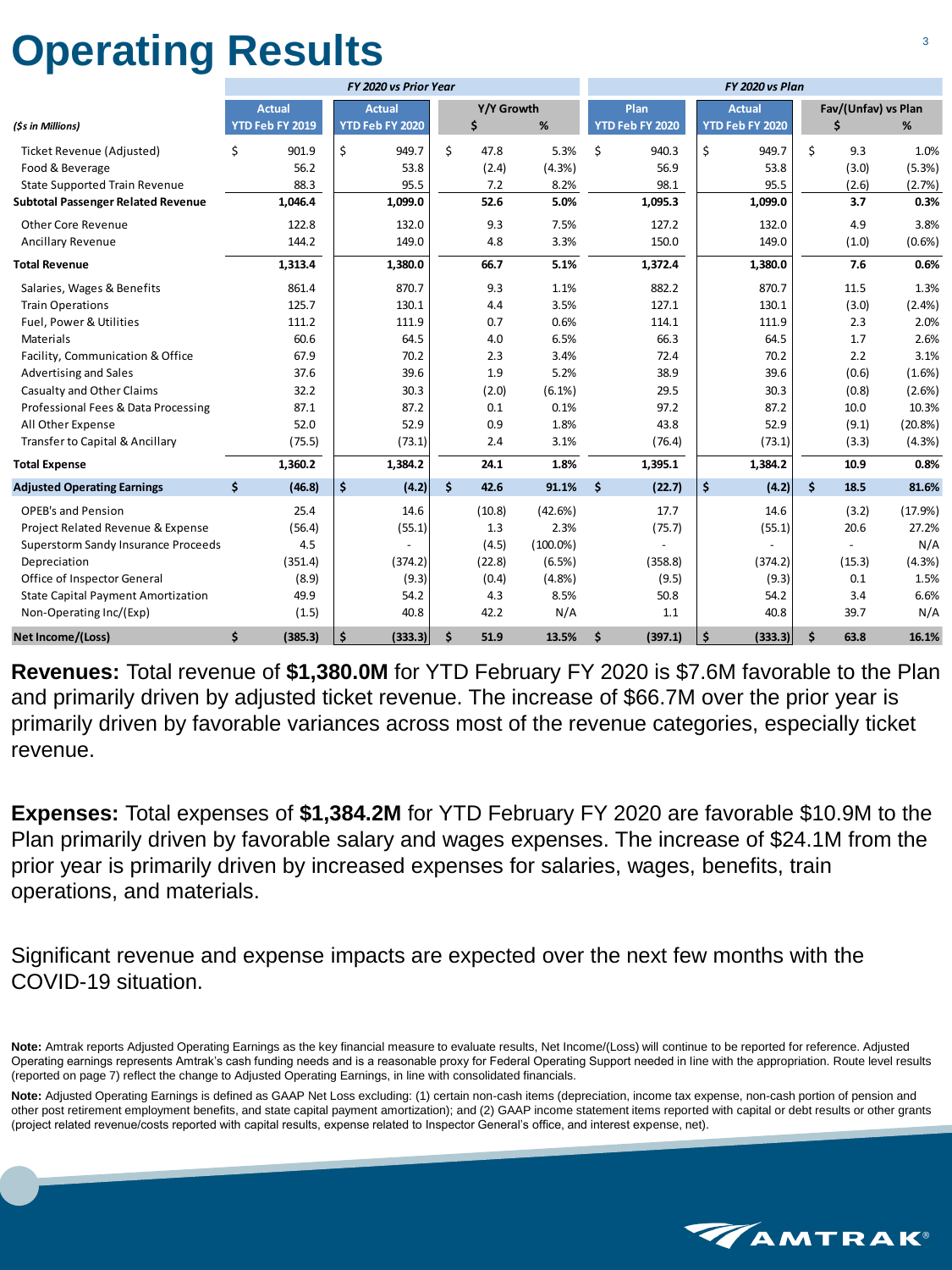## **Capital Results**

| <b>Over/(Under) Plan</b><br>Y/Y Growth<br>Plan<br><b>Actual</b><br><b>Actual</b><br><b>Actual</b><br>YTD Feb FY 2020<br>\$<br>YTD Feb FY 2020<br>YTD Feb FY 2019<br>%<br>YTD Feb FY 2020<br>(\$s in Millions)<br>\$<br>%<br>227.6<br>4.2<br>1.8%<br>266.7<br>231.7<br>231.7<br>(35.0)<br>Infrastructure<br>99.7<br><b>Stations &amp; Real Estate</b><br>45.8<br>33.5<br>(12.3)<br>33.5<br>(66.2)<br>(66.4%)<br>(26.9%)<br>0.5<br>117.8<br>118.3<br>0.4%<br>118.3<br>(38.7)<br>(24.6%)<br>Fleet<br>157.0<br>2.5<br>5.7%<br>46.3<br>Technology<br>43.8<br>46.3<br>64.6<br>(18.4)<br>34.6<br>6.8<br>(0.3)<br>27.9<br>24.2%<br>34.9<br>34.6<br>(0.7%)<br><b>ADA</b><br>3.8<br>5.8<br>2.0<br>53.7%<br>6.3<br>5.8<br>(0.5)<br>(7.6%)<br>Support<br>28.2<br>23.2<br>(4.9)<br>(17.5%)<br>45.2<br>23.2<br>Acela 21<br>(21.9)<br>\$<br>$\zeta$<br>\$<br>\$<br><b>Subtotal Core Capital</b><br>494.8<br>493.5<br>(1.3)<br>(0.3%)<br>493.5<br>(180.9)<br>(26.8%)<br>Ś.<br>674.4<br>Ŝ<br>92.1<br>30.1<br>(67.3%)<br>29.7<br>30.1<br>0.5<br>1.7%<br><b>Fleet Acquisition</b><br>(61.9)<br>5.6<br>11.2<br>5.6<br>11.2<br>Other 3rd Party Dependent<br>99.7%<br>29.0<br>(17.8)<br>(61.3%)<br>1.3<br>139.8<br>N/A<br>141.1<br>(102.9)<br>(42.2%)<br>Acela 21 Milestone Payments<br>141.1<br>244.0<br>(3.8)<br>(27.1%)<br>66.6<br>(56.5)<br>13.9<br>10.1<br>10.1<br>Gateway<br>\$<br>\$<br>\$<br>607.6<br>\$<br>12.9%<br>(357.6)<br><b>Total Capital Spend</b><br>686.0<br>78.4<br>1,043.6<br>\$<br>686.0<br>\$<br>(34.3%) |  | <b>FY2020 vs Prior Year</b> |  | FY2020 vs Plan |  |  |         |  |  |
|----------------------------------------------------------------------------------------------------------------------------------------------------------------------------------------------------------------------------------------------------------------------------------------------------------------------------------------------------------------------------------------------------------------------------------------------------------------------------------------------------------------------------------------------------------------------------------------------------------------------------------------------------------------------------------------------------------------------------------------------------------------------------------------------------------------------------------------------------------------------------------------------------------------------------------------------------------------------------------------------------------------------------------------------------------------------------------------------------------------------------------------------------------------------------------------------------------------------------------------------------------------------------------------------------------------------------------------------------------------------------------------------------------------------------------------------------------------------------------------------------------|--|-----------------------------|--|----------------|--|--|---------|--|--|
|                                                                                                                                                                                                                                                                                                                                                                                                                                                                                                                                                                                                                                                                                                                                                                                                                                                                                                                                                                                                                                                                                                                                                                                                                                                                                                                                                                                                                                                                                                          |  |                             |  |                |  |  |         |  |  |
|                                                                                                                                                                                                                                                                                                                                                                                                                                                                                                                                                                                                                                                                                                                                                                                                                                                                                                                                                                                                                                                                                                                                                                                                                                                                                                                                                                                                                                                                                                          |  |                             |  |                |  |  |         |  |  |
|                                                                                                                                                                                                                                                                                                                                                                                                                                                                                                                                                                                                                                                                                                                                                                                                                                                                                                                                                                                                                                                                                                                                                                                                                                                                                                                                                                                                                                                                                                          |  |                             |  |                |  |  |         |  |  |
|                                                                                                                                                                                                                                                                                                                                                                                                                                                                                                                                                                                                                                                                                                                                                                                                                                                                                                                                                                                                                                                                                                                                                                                                                                                                                                                                                                                                                                                                                                          |  |                             |  |                |  |  | (13.1%) |  |  |
|                                                                                                                                                                                                                                                                                                                                                                                                                                                                                                                                                                                                                                                                                                                                                                                                                                                                                                                                                                                                                                                                                                                                                                                                                                                                                                                                                                                                                                                                                                          |  |                             |  |                |  |  |         |  |  |
|                                                                                                                                                                                                                                                                                                                                                                                                                                                                                                                                                                                                                                                                                                                                                                                                                                                                                                                                                                                                                                                                                                                                                                                                                                                                                                                                                                                                                                                                                                          |  |                             |  |                |  |  |         |  |  |
|                                                                                                                                                                                                                                                                                                                                                                                                                                                                                                                                                                                                                                                                                                                                                                                                                                                                                                                                                                                                                                                                                                                                                                                                                                                                                                                                                                                                                                                                                                          |  |                             |  |                |  |  | (28.4%) |  |  |
|                                                                                                                                                                                                                                                                                                                                                                                                                                                                                                                                                                                                                                                                                                                                                                                                                                                                                                                                                                                                                                                                                                                                                                                                                                                                                                                                                                                                                                                                                                          |  |                             |  |                |  |  |         |  |  |
|                                                                                                                                                                                                                                                                                                                                                                                                                                                                                                                                                                                                                                                                                                                                                                                                                                                                                                                                                                                                                                                                                                                                                                                                                                                                                                                                                                                                                                                                                                          |  |                             |  |                |  |  |         |  |  |
|                                                                                                                                                                                                                                                                                                                                                                                                                                                                                                                                                                                                                                                                                                                                                                                                                                                                                                                                                                                                                                                                                                                                                                                                                                                                                                                                                                                                                                                                                                          |  |                             |  |                |  |  | (48.6%) |  |  |
|                                                                                                                                                                                                                                                                                                                                                                                                                                                                                                                                                                                                                                                                                                                                                                                                                                                                                                                                                                                                                                                                                                                                                                                                                                                                                                                                                                                                                                                                                                          |  |                             |  |                |  |  |         |  |  |
|                                                                                                                                                                                                                                                                                                                                                                                                                                                                                                                                                                                                                                                                                                                                                                                                                                                                                                                                                                                                                                                                                                                                                                                                                                                                                                                                                                                                                                                                                                          |  |                             |  |                |  |  |         |  |  |
|                                                                                                                                                                                                                                                                                                                                                                                                                                                                                                                                                                                                                                                                                                                                                                                                                                                                                                                                                                                                                                                                                                                                                                                                                                                                                                                                                                                                                                                                                                          |  |                             |  |                |  |  |         |  |  |
|                                                                                                                                                                                                                                                                                                                                                                                                                                                                                                                                                                                                                                                                                                                                                                                                                                                                                                                                                                                                                                                                                                                                                                                                                                                                                                                                                                                                                                                                                                          |  |                             |  |                |  |  |         |  |  |
|                                                                                                                                                                                                                                                                                                                                                                                                                                                                                                                                                                                                                                                                                                                                                                                                                                                                                                                                                                                                                                                                                                                                                                                                                                                                                                                                                                                                                                                                                                          |  |                             |  |                |  |  | (84.8%) |  |  |
|                                                                                                                                                                                                                                                                                                                                                                                                                                                                                                                                                                                                                                                                                                                                                                                                                                                                                                                                                                                                                                                                                                                                                                                                                                                                                                                                                                                                                                                                                                          |  |                             |  |                |  |  |         |  |  |

\*Mt. Joy in-kind contribution of \$30.5M excluded from figures

**YTD February FY 2020 vs. Plan**: YTD February FY 2020 Core Capital spend (excluding Fleet acquisition, Gateway, Acela 21 milestone payments and 3rd Party dependent) of \$493.5M is (\$180.9M) or (26.8%) under Plan. Underspend to Plan is primarily driven by delayed Stations and Facilities projects, timing of Fleet refresh and overhaul activities, and general Infrastructure delays. Total Capital spend of \$686.0M is (\$357.6M) underspent to Plan primarily due to timing of Acela 21 milestone payments.

**YTD February FY 2020 vs. Prior Year:** Core Capital spend is currently 0.3% lower than prior year due to track and major station improvement delays.

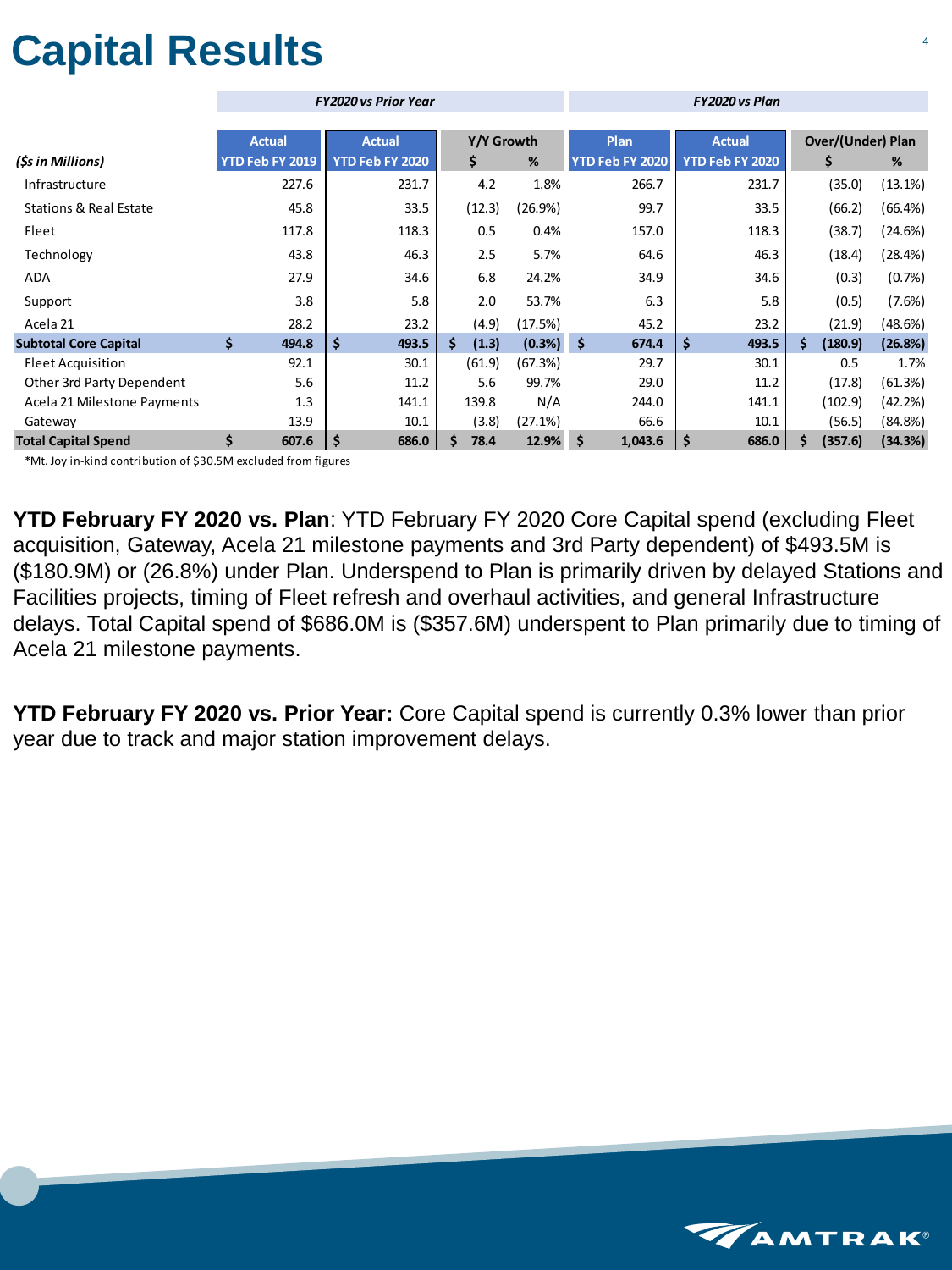### Key Performance Indicators

|                                          | <b>Prior Year</b> | Plan            | <b>Actual</b>   | Fav/(Unfav) vs Plan |           | Y/Y Growth |        |  |
|------------------------------------------|-------------------|-----------------|-----------------|---------------------|-----------|------------|--------|--|
|                                          | YTD Feb FY 2019   | YTD Feb FY 2020 | YTD Feb FY 2020 | #                   | %         | #          | %      |  |
| <b>Key Performance Indicators</b>        |                   |                 |                 |                     |           |            |        |  |
| Ridership (in thousands):                |                   |                 |                 |                     |           |            |        |  |
| Northeast Corridor                       | 4,904.0           | 4,974.0         | 5,122.1         | 148.1               | 3.0%      | 218.1      | 4.4%   |  |
| <b>State Supported</b>                   | 6,021.2           | 6,273.3         | 6,353.6         | 80.2                | 1.3%      | 332.3      | 5.5%   |  |
| Long Distance                            | 1,699.4           | 1,743.6         | 1,696.6         | (47.0)              | (2.7%)    | (2.8)      | (0.2%  |  |
| <b>Total Ridership</b>                   | 12,624.7          | 12,991.0        | 13,172.3        | 181.3               | 1.4%      | 547.6      | 4.3%   |  |
| RASM (in cents)                          | 20.89             | 21.09           | 21.21           | 0.12                | 0.6%      | 0.32       | 1.6%   |  |
| CASM (in cents)                          | 21.48             | 21.14           | 20.94           | 0.21                | 1.0%      | (0.54)     | (2.5%) |  |
| Cost Recovery Ratio (NTS)                | 97%               | 100%            | 101%            | N/A                 | 1.6%      | N/A        | 4.1%   |  |
| <b>Customer Satisfaction Index (CSI)</b> | 87.2              | 87.8            | 89.6            | 1.8                 | 2.0%      | 2.4        | 2.8%   |  |
| <b>Other Indicators (in millions)</b>    |                   |                 |                 |                     |           |            |        |  |
| Seat Miles                               | 5,113.5           | 5,314.5         | 5,313.0         | (1.5)               | $(0.0\%)$ | 199.5      | 3.9%   |  |
| Passenger Miles                          | 2,498.4           | 2,582.3         | 2,504.4         | (77.8)              | $(3.0\%)$ | 6.0        | 0.2%   |  |
| <b>Train Miles</b>                       | 15.7              | 16.2            | 16.1            | (0.1)               | (0.9%     | 0.4        | 2.4%   |  |



*FY 2020 Ridership excludes 2k San Joaquins riders (incorrectly coded to Ancillary) to be reclassed in March results. Also excluded is the train 95 leg reclass from SS to NEC to be included in March results.*

**Ridership:** Ridership of **13.17M** for YTD February FY 2020 is 0.18M above Plan primarily from increased NEC and State Supported ridership. Ridership is higher than prior year and is driven by increased ridership on most of the service lines.

**Note:** Key Performance Indicators and Other Indicators are representative of National Train Service (NTS) (NEC, State Supported, and Long Distance) results RASM is defined as NTS (NEC, State Supported, and Long Distance) operating revenue divided by seat miles. CASM is defined as NTS (NEC, State Supported, and Long Distance) operating expenses divided by seat miles. Cost Recovery Ratio is defined as NTS (NEC, state supported, long distance) operating revenue divided by operating expenses

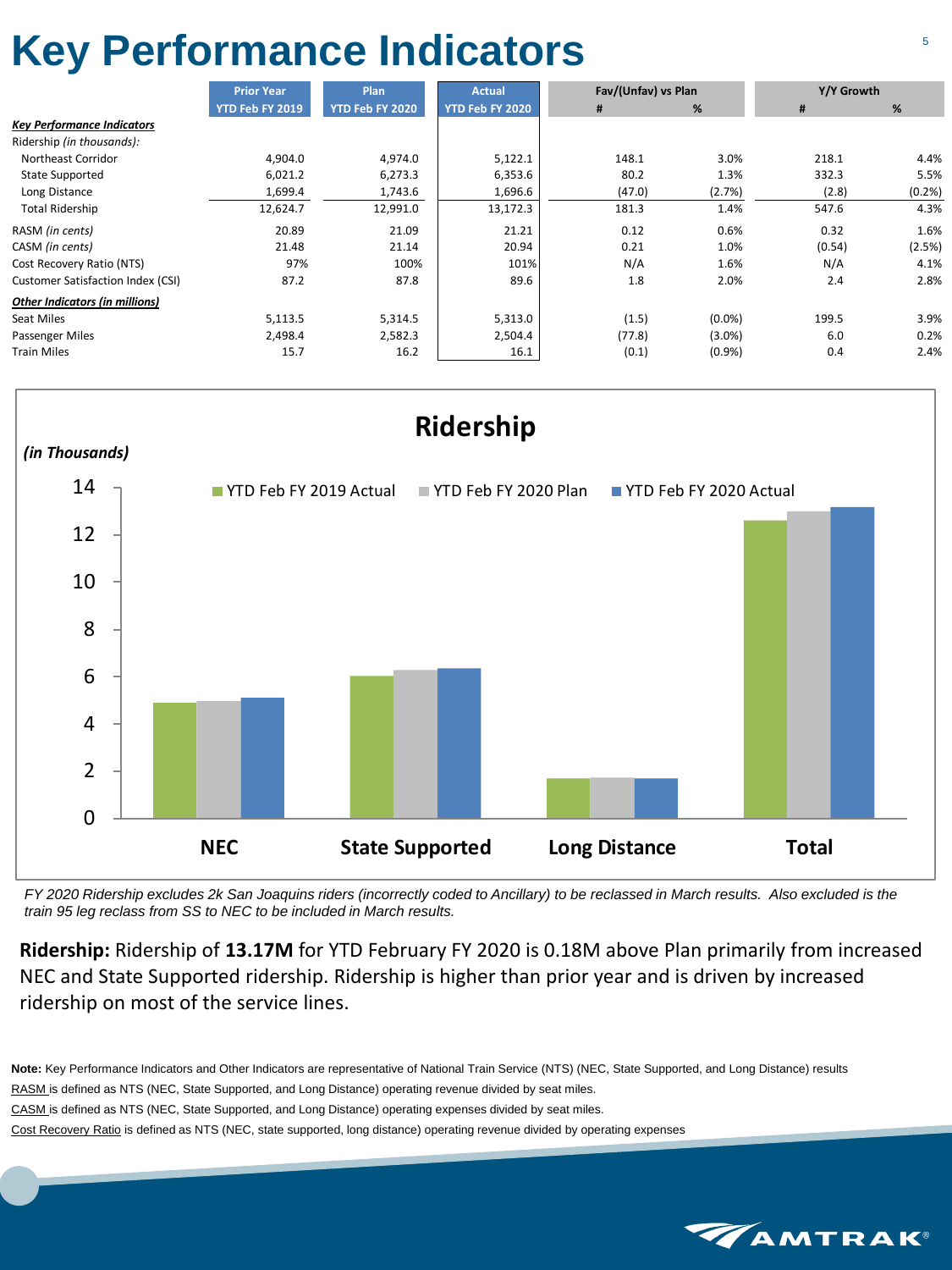### **Sources and Uses Account (Level 1)**

| <b>YTD February FY 2020</b>                                                                                                              |                                                       |                                                     |                    |
|------------------------------------------------------------------------------------------------------------------------------------------|-------------------------------------------------------|-----------------------------------------------------|--------------------|
|                                                                                                                                          | <b>Northeast</b><br><b>Corridor</b><br><b>Account</b> | <b>National</b><br><b>Network</b><br><b>Account</b> | <u>Total</u>       |
| <b>Financial Sources</b>                                                                                                                 |                                                       |                                                     |                    |
| <b>Operating Sources (A)</b>                                                                                                             | 783,017                                               | 597,032                                             | 1,380,049          |
| <b>Capital Sources</b>                                                                                                                   | 218,841                                               | 52,730                                              | 271,572            |
| <b>Federal Grants to Amtrak</b>                                                                                                          | 531,416                                               | 990,621                                             | 1,522,038          |
| <b>Total Operating and Capital Sources</b>                                                                                               | 1,533,274                                             | 1,640,384                                           | 3,173,658          |
|                                                                                                                                          |                                                       |                                                     |                    |
| <b>Financial Uses (Operating):</b>                                                                                                       |                                                       |                                                     |                    |
| <b>Operating Uses (B)</b>                                                                                                                | 537,676                                               | 846,546                                             | 1,384,222          |
|                                                                                                                                          |                                                       |                                                     |                    |
| <b>Operating Surplus/Deficit (A-B)</b><br>(Operating Sources - Operating Uses)                                                           | 245,341                                               | (249, 514)                                          | (4, 173)           |
| <b>Financial Uses (Debt Service Payments):</b>                                                                                           |                                                       |                                                     |                    |
| <b>Debt Service Payments</b>                                                                                                             | 767                                                   | $\overline{\phantom{a}}$                            | 767                |
|                                                                                                                                          |                                                       |                                                     |                    |
| <b>Available for Capital Uses</b><br>(Operating Surplus/Deficit - Debt Service Payments + Capital<br>Sources + Federal Grants to Amtrak) | 994,832                                               | 793,838                                             | 1,788,669          |
| <b>Financial Uses (Capital):</b>                                                                                                         |                                                       |                                                     |                    |
| <b>Capital Expenditures</b>                                                                                                              | 421,997                                               | 264,042                                             | 686,039            |
|                                                                                                                                          | 103,950                                               | 11,390                                              | 115,340            |
| <b>Legacy Debt Repayments</b>                                                                                                            |                                                       |                                                     |                    |
| <b>Remaining Carryover Balance</b>                                                                                                       | \$<br>468,885                                         | \$<br>518,405                                       | $\zeta$<br>987,290 |

YTD February FY 2020 Net change in Cash Flows of \$987.3M for Consolidated Amtrak, \$468.9M for NEC, and \$518.4M for National Network. Amtrak has received a majority of the FY 2020 funding and the remaining fund is expected to be received in the near future.



6